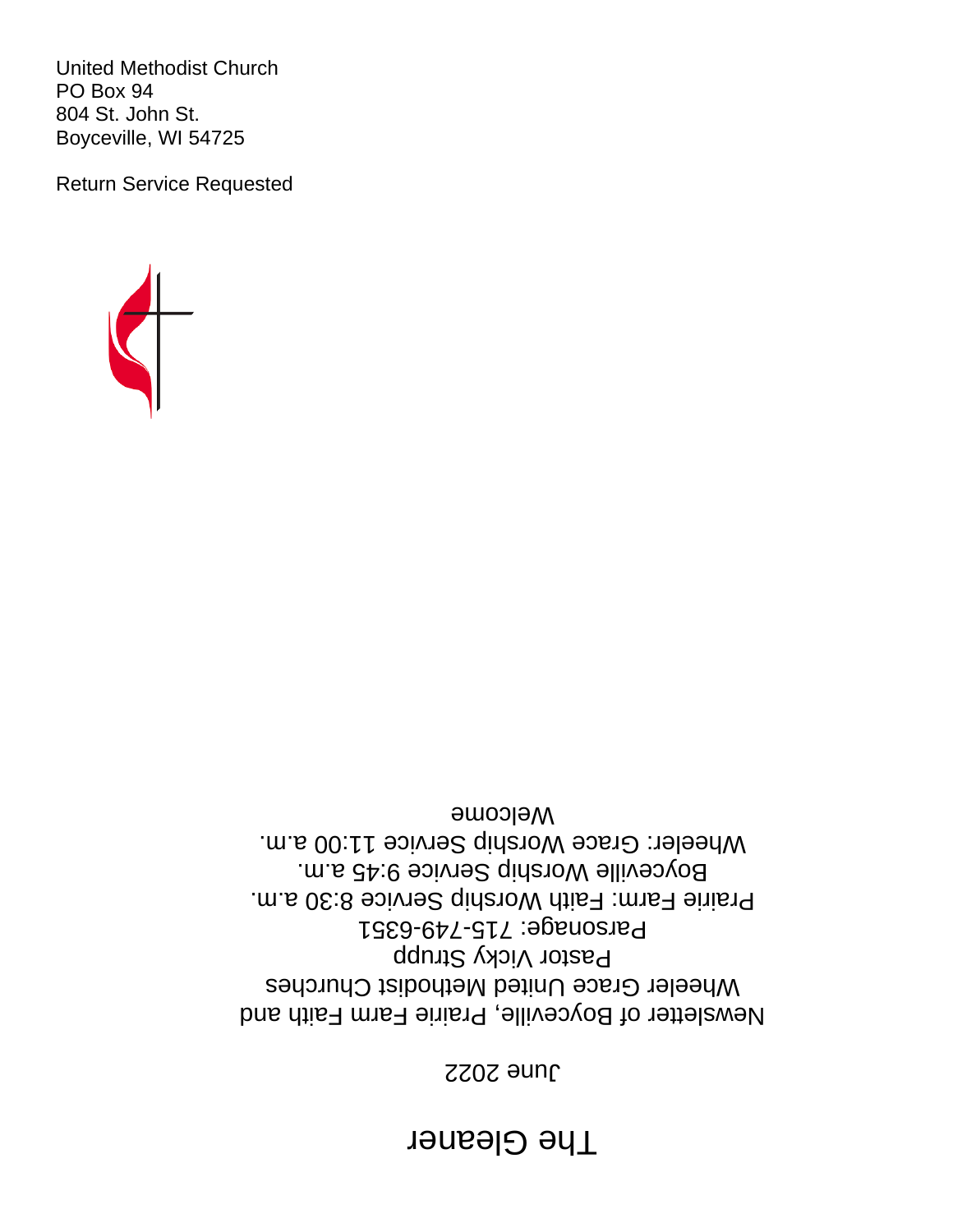## *Thoughts from Pastor Vicky*

*The Lord is my shepherd; I shall not want.*

*He makes me lie down in green pastures;*

*he leads me beside still waters*

*He restores my soul…*

*Psalm 23:1-3*

Dear Friends,

Our souls regularly need to be restored. Economic and health concerns, trauma, strained relationships… So many stresses can take a toll on us.

The first place we should run is to our Shepherd. And in these beautiful spring days, I invite you to go outside. Find some green grass and trees; find some sparkling blue water (still or flowing) and spend some time with your Shepherd. If you're like me, you will find clarity, hope, and peace when you take the time to stop, and quietly listen for the voice of God speaking through his Creation. Let me know what you learn!

Grace and peace,

Pastor Vicky



#### *Summer Evening Worship Series*

Join us for potluck at 5:30 and worship at 6:30.

Wednesdays: June 15th~ Boyceville July 20th~ August 17th~Faith

We'll have sing-alongs, new music, and hear backstories of some of our favorite hymns. Be there!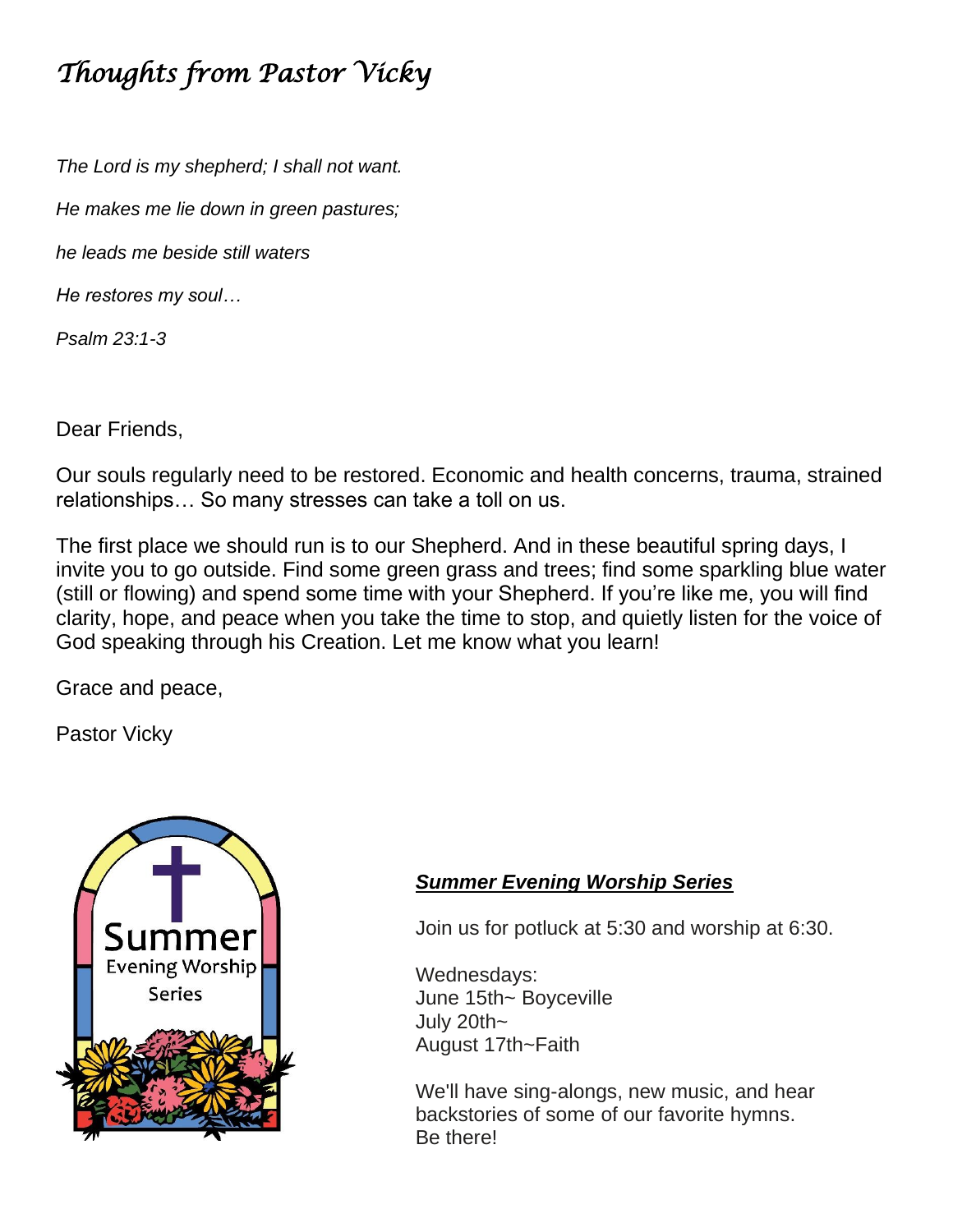#### **Sermon by Phone**

The Boyceville church is offering a Sermon by Phone service. Each week you can call into our Sermon by Phone telephone number and listen to the scripture reading and sermon. The phone number is 715-309-5114. This is a Menomonie number, and it is a local phone number for Boyceville and Wheeler. There is no charge to listen to the sermon. The sermon will be available to call Sunday after 8 am. Each service will be available till the following Saturday afternoon. If you have any questions call Marguerite at 715-651-7880.

Sermon by Phone - call 715-309-5114. The message will change each week, but the phone number stays the same.

The sermon is also available on the United Methodist Church of Boyceville facebook page: and their website: boycevilleumc.org.

# *Scripture Readers for Boyceville*

- Reader June 5 Doreen Olson
- June 12 Glenise Thomas
- June 19 Marguerite Blodgett
- June 26 Carol Cherney

## **Boyceville Coffee Time**

Coffee Time will be after the service on June 12 and 26. Glenise Thomas and Delphine Danovsky will serve on June 12<sup>th</sup> and Marguerite Blodgett and Carol Cherney will serve on June 26<sup>th</sup>.

**The confirmation kids will be the ushers during the month of June.**



#### **Gleaner Deadline**

Gleaner news is due by noon on Tuesday, June 21st. Please contact Tammy Nelson at 715-505-2657 or [rtsmnelson@hotmail.com](mailto:rtsmnelson@hotmail.com) with your news. Thanks.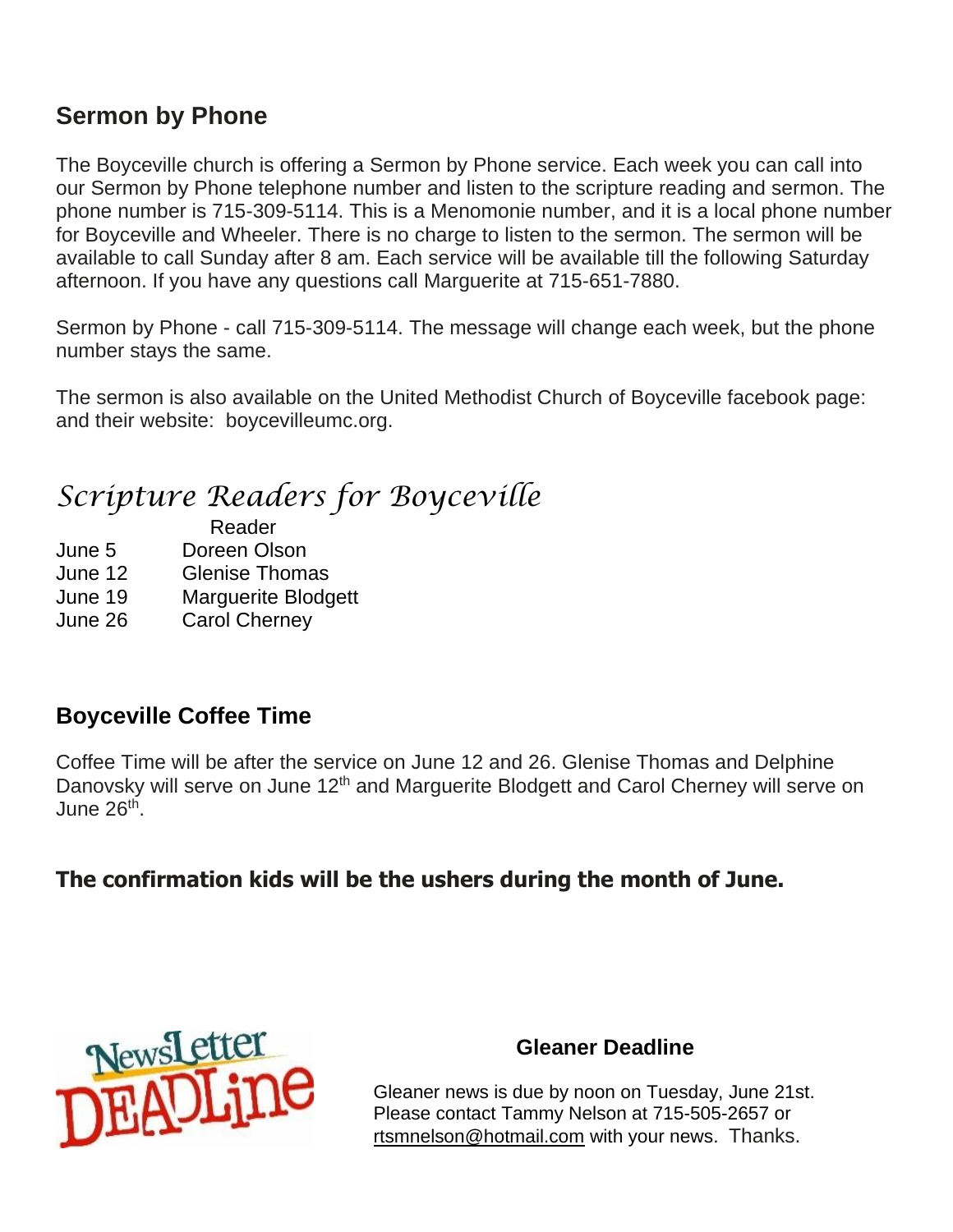#### **Mission News for Boyceville**

We will continue collecting supplies for both the Home Care Kits and Personal Dignity Kits for the Wisconsin Annual Conference Ingathering. We have ten 5-gallon buckets with lids for the Home Care Kits at the church. All kits must be completed and brought into the church by **Sunday June 5th.**

Items for the Home Care Kit

2 Bottles Liquid Household Cleaners - 16-40 oz. No spray bottles.

2 Bottles Dish Soap - 16-34 oz.

2 Bottles Liquid Laundry Detergent - 32-64 oz.

1 Scrub Brush - with or without handle

All items must be new. Buckets will be at the church.

Items for the Personal Dignity Kit

1 Bath Hand Towel - No kitchen towels.

1 Bath Washcloth - No dishcloths.

1 Adult Toothbrush - No multi-packs.

1 Bar Soap - 3-4 oz.

1 Bottle Shampoo - 15-18 oz.

1 Deodorant - 2-3 oz. Stick, roll on or pump.

1 Gallon Resealable Bag.

 \$2 Donation for razor and toothpaste. Do not add these items to the bag. Place all the items, including the \$2, into the 1 gallon resealable bag.

*Thank you to all of you for your prayers during the past health concerns I had. Shelby Bauer*



*Father's Day is a time to remember ALL the men in your life: fathers, grandfathers, uncles, cousins, friends, teachers, and pastors*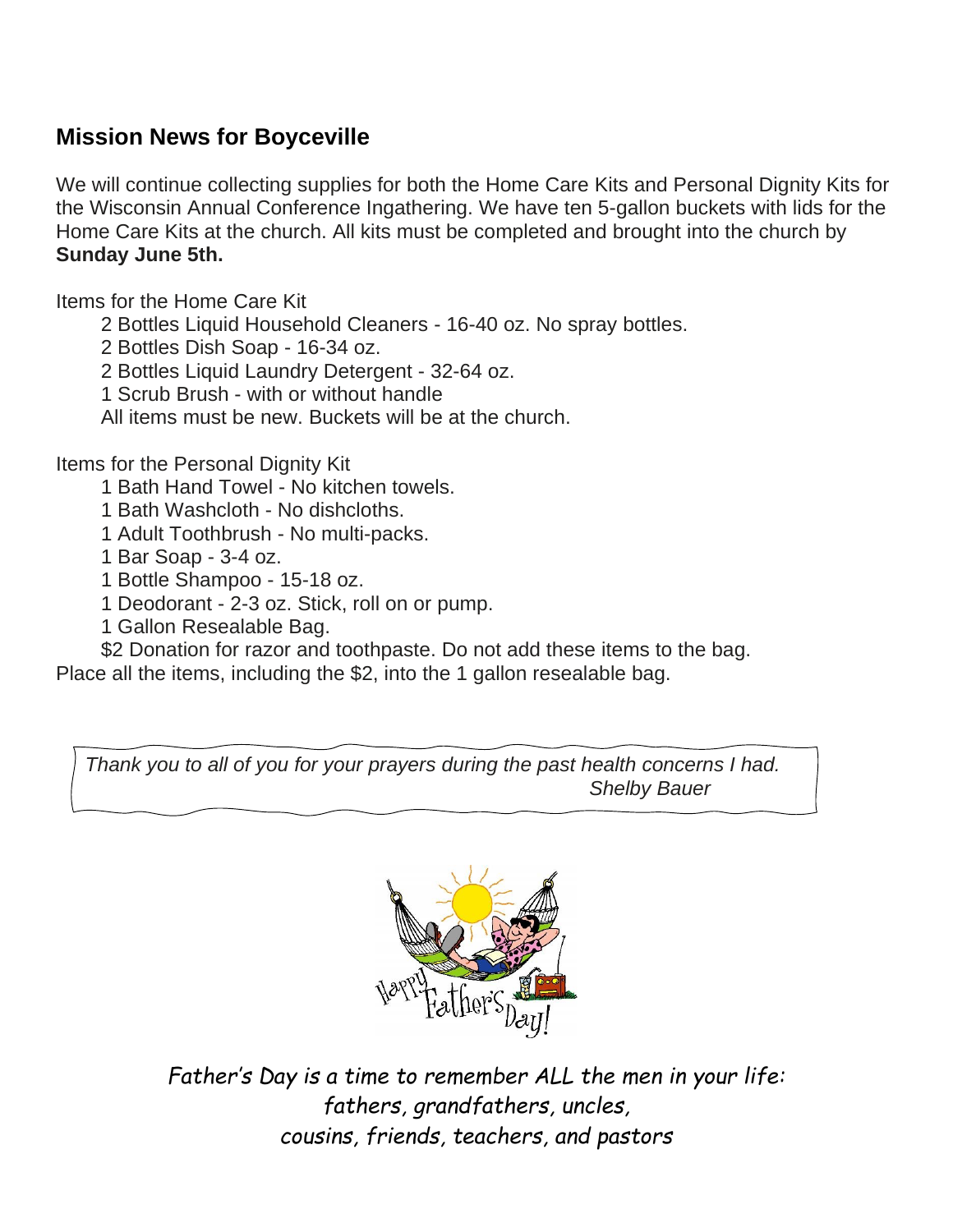

Gloria Kahl Parker Knutson Chloe Howey Rex Nicholson Jeanna Hollister **Amanda Roper** Irene Schmidt Vernon Swinson Angela Jackson Pastor Tim & Mary Matthaei (house fire) Honduras Mission Food Harvest Ministry Coat Closet Our shut-ins & those in nursing homes

A reminder: Please remember our shut-ins with calls and cards. **Please keep our prayer list current by letting Pastor Vicky or Tammy know when names should be added or removed**.



Wear RED for Pentecost on Sunday, June 5<sup>th!</sup>

## *Birthdays and Anniversaries in June*

- 
- 
- 
- 
- 
- 
- 
- 
- 6 Shelby Bauer
- 10 Steve Dummer
- 14 Jerry & Kathy Neck (anniv.)
- 1 Regina Frisle 15 Ron & Gina Harren (anniv.)
- 1 Jada Kahl 18 Brian Kahl
- 2 Sharon Wyss 19 Doreen & Jerry Olson (anniv.)
- 3 Brian Ford 19 Frank & Dianne Dummer (anniv.)
- 3 Dale Feyen 19 Gloria Kahl
- 3 Rosemary Zachow Tracy 20 Pastor Vicky & Jim Strupp
	- 22 Jackie Dummer-Vos
- 4 Shirley Jones 24 Jessica Ford
- 4 Mary Kegen 30 Michaella Kegen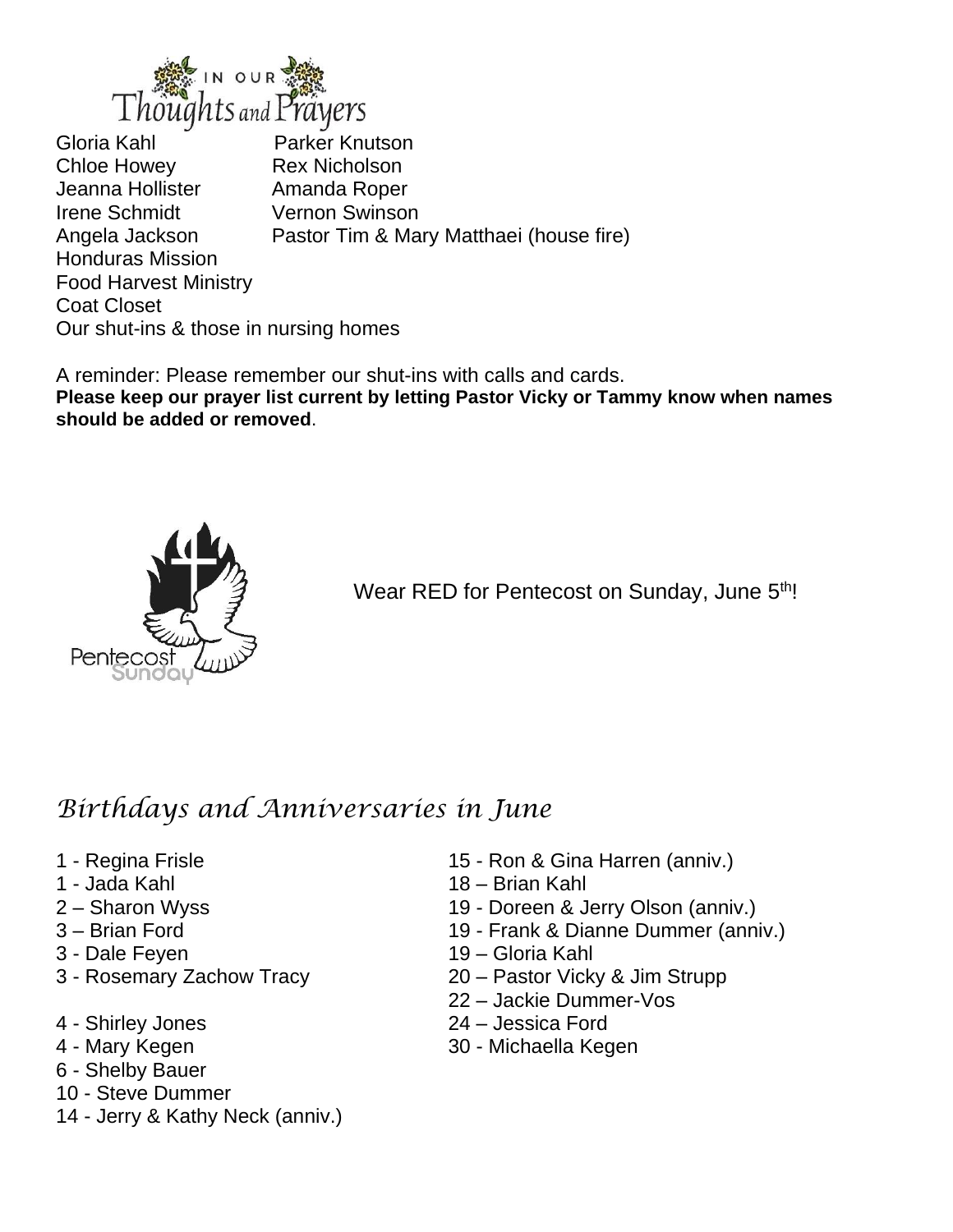## *Faith United Methodist Church News for June*

#### Worship Service at 8:30 am

#### Thank you:

- To the National Christian Foundation of the Twin Cities for a most generous donation to our Memorial Fund in memory of Tom McMorrow.
- To the UMW for the cake honoring the graduates: Justyne, Maddie, and Sierra.
- To all those who furnished/participated in the May 31<sup>st</sup> Farmer's Market at Ridgeland.
- To Chris and Robin Burke and Roxanne White for pulling weeds and trimming around the church.
- To Lay Readers: Frisle's, Bill Wiseman, Roxanne White, and Pastor Vicky.
- To Coffee Servers: Frisle's. Roxanne White, and UMW.

|                                         | <b>Lay Reader</b>                                           | Greeter/Usher                                             | <b>Coffee/Snack</b>                          |
|-----------------------------------------|-------------------------------------------------------------|-----------------------------------------------------------|----------------------------------------------|
| June 5<br>June 12<br>June 19<br>June 26 | Frisle<br>Open<br><b>Robin Burke</b><br><b>Bill Wiseman</b> | Open<br>Open<br><b>Robin Burke</b><br><b>Bill Wiseman</b> | Frisle<br>Open<br><b>Robin Burke</b><br>Open |
|                                         |                                                             |                                                           |                                              |

## *Faith United Methodist Women - United Women in Faith*

United Women in Faith will meet on June 3<sup>rd</sup> at 1:00 p.m. Kathy has the program

Remember to wear red on June 5<sup>th</sup> as it is Pentecost Sunday.

Prairie Farm: Faith Picnic at the Ridgeland Park

Tuesday, May 31 3-7 p.m.

Serving barbecues, coleslaw, potato chips, pickles, milk, water and root beer floats

Free will offering with proceeds going to mission work